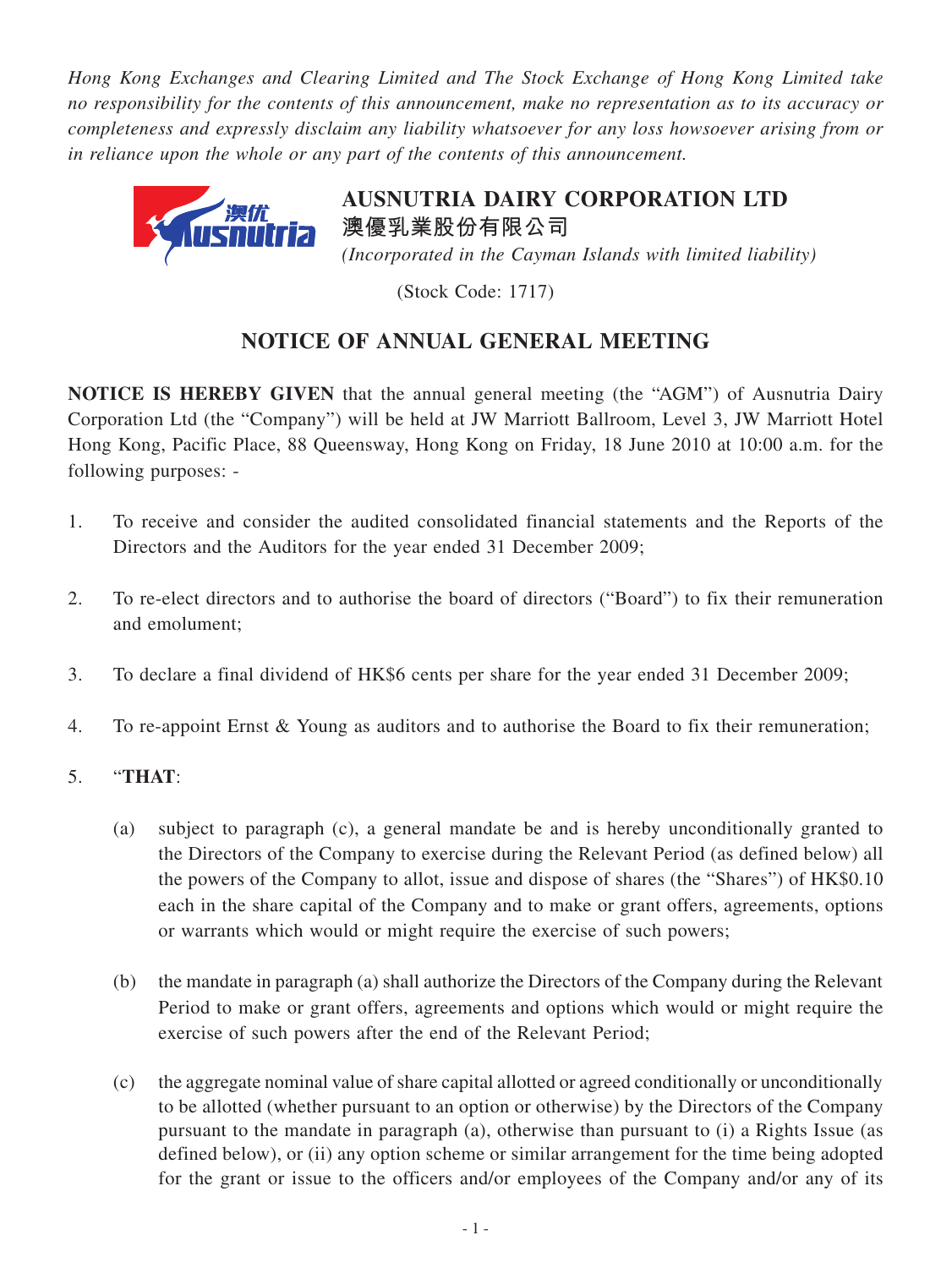subsidiaries of shares or rights to acquire shares of the Company or (iii) any scrip dividend or similar arrangement pursuant to the articles of association of the Company from time to time, or (iv) any issue of Shares upon the exercise of rights of subscription or conversion under the terms of any warrants of the Company or any securities which are convertible into Shares, shall not exceed twenty per cent (20%) of the aggregate nominal amount of the share capital of the Company in issue at the date of this Resolution and the said mandate shall be limited accordingly; and

(d) for the purpose of this Resolution:

"Relevant Period" means the period from the passing of this Resolution until whichever is the earliest of:

- (i) the conclusion of the next annual general meeting of the Company unless the mandate is renewed either unconditional or subject to conditions by ordinary resolution passed at that meeting; or
- (ii) the passing of an ordinary resolution by the Shareholders in a general meeting revoking or varying such mandate.

"Rights Issue" means an offer of shares open for a period fixed by the Directors of the Company to holders of shares of the Company or any class thereof on the register on a fixed record date in proportion to their then holdings of such shares or class thereof (subject to such exclusion or other arrangements as the Directors of the Company may deem necessary or expedient in relation to fractional entitlements or having regard to any restrictions or obligations under the laws of, or the requirements of any recognized regulatory body or any stock exchange in, any territory outside Hong Kong)."

## 6. "**THAT**:

- (a) a general mandate be and is hereby unconditionally granted to the Directors of the Company to exercise during the Relevant Period (as defined below) all the powers of the Company to purchase or otherwise acquire shares in the capital of the Company in accordance with all applicable laws and the requirements of the Rules Governing the Listing of Securities on The Stock Exchange of Hong Kong Limited, provided that the aggregate nominal amount of shares so purchased or otherwise acquired shall not exceed ten per cent (10%) of the aggregate nominal amount of the share capital of the Company in issue at the date of this resolution; and
- (b) for the purpose of this Resolution:

"Relevant Period" means the period from the passing of this Resolution until whichever is the earliest of:

(i) the conclusion of the next annual general meeting of the Company unless the mandate is renewed either unconditional or subject to conditions by ordinary resolution passed at that meeting; or